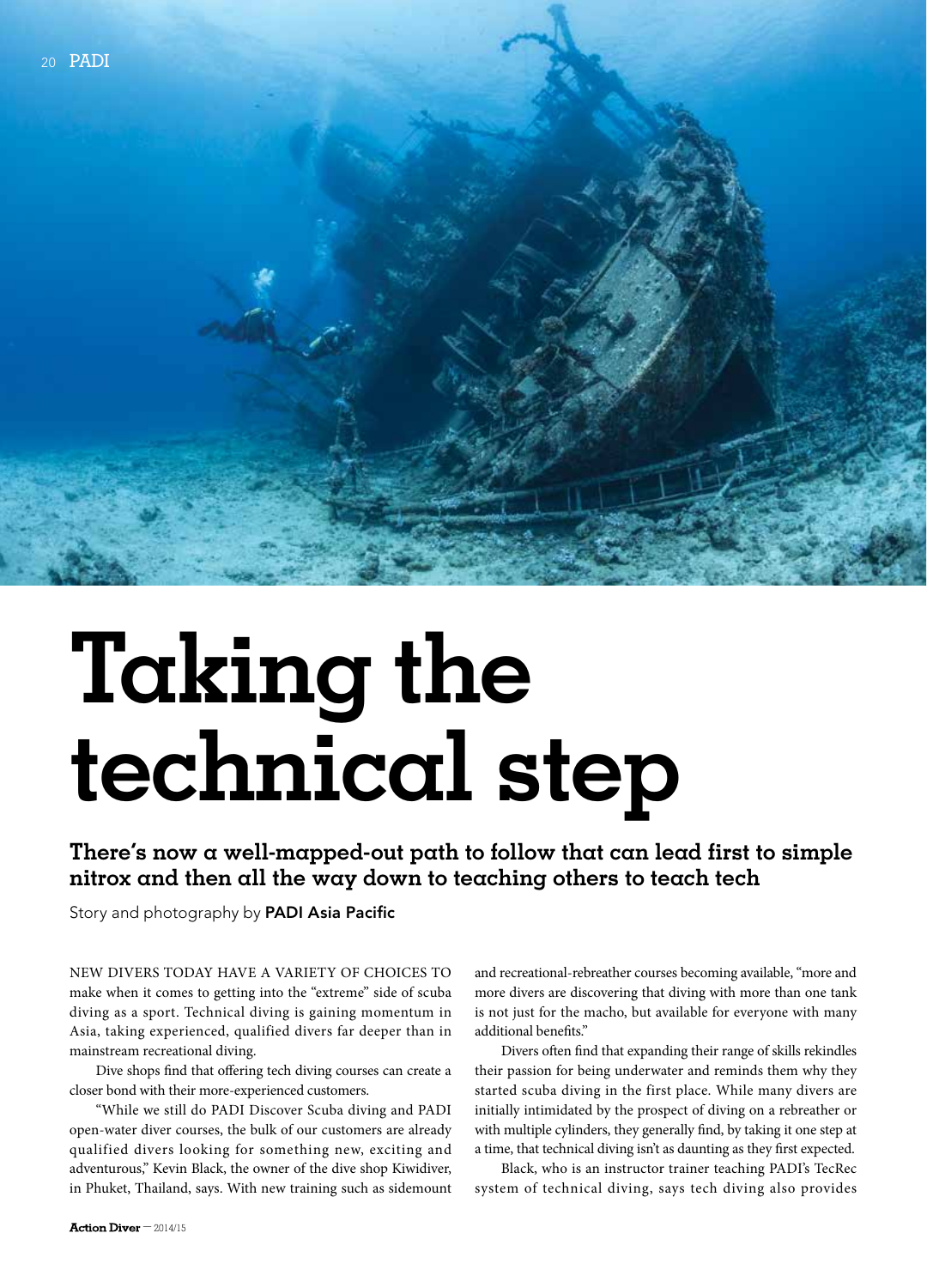instructors with an opportunity to expand their own knowledge and skill set.

"With such a range of courses available, our instructors love the fact they are always doing something different," Black says. "We also enjoy our own personal development, continuously learning new skills and taking time to refine them. If we are not teaching it, we are practicing it."

One of the challenges is that technical courses require more equipment and logistics to conduct, and are more involved to teach. But they also offer rewards.

"We create a loyal following of repeat customers returning regularly to take on the next challenge," Black says. "There is also something special about showing a diving professional a completely different dive at a location that they have been diving regularly for years because, by diving the site with technical equipment, we are able to access parts of the site that would otherwise be impossible to reach."

# GREAT REWARDS

It look Peter Mesley 20 years and thousands of hours under water before he experienced his favourite moment: when the shape of *HMHS Britannic* came into focus deep under the waters off the Greek island of Kea.

Mesley, who is a PADI TecRec instructor trainer based in New Zealand, recalls the start of the dive. As soon as he hit the water, there was instant relief – all the weight of his four stage cylinders, camera gear, lights and rebreather disappeared.

Descending through the waters, the *Britannic* suddenly emerged at about 60 metres.

"My heart was racing, and I could hear every breath through my rebreather," he recalls. "All the butterflies in my stomach were replaced with a tingle of joy, as the dark object on the sea floor

started to take shape. The hull seemed to go on for ever."

Mesley hung above the main superstructure for a brief moment and soaked it all in. Then he switched on his camera, turned on his lights and penetrated the wreck. He descended through the grand staircase of the ship, one of the sister vessels of the *Titanic*.

"Thoughts raced through my mind," he remembers, noting that the room he entered had once been a spectacular sight. "For the next 60 minutes, I captured life-changing memories on my camera that I would cherish forever. This was the pinnacle of my diving."

Mesley took in the wooden bannister rails and well-crafted fittings, all the remnants of the grand ship: a Marconi radio, pieces of a painted-glass skylight, massive telegraphs hanging precariously down towards the seabed.

He then had plenty of time to reflect on his experience as he completed seven and a half hours of decompression. "Man, that was a long dive," he says. "But worth every minute of the deco."

# GETTING TECHNICAL

But what exactly is technical diving? It is generally defined as diving other than conventional, commercial or research diving that takes divers beyond recreational scuba diving limits.

Tim Irvin, an open-water instructor in Sydney who is studying via the PADI

TecRec programme, says he was skeptical about technical and rebreather diving before he got started. But a good friend of his encouraged him to keep an open mind and complete a "try dive" with a

### more to explore

From deep wrecks to nitroxinduced extra bottom time at shallower depths of around 30 metres, there's a broad range of more advanced diving that starts simple and gets more technical.

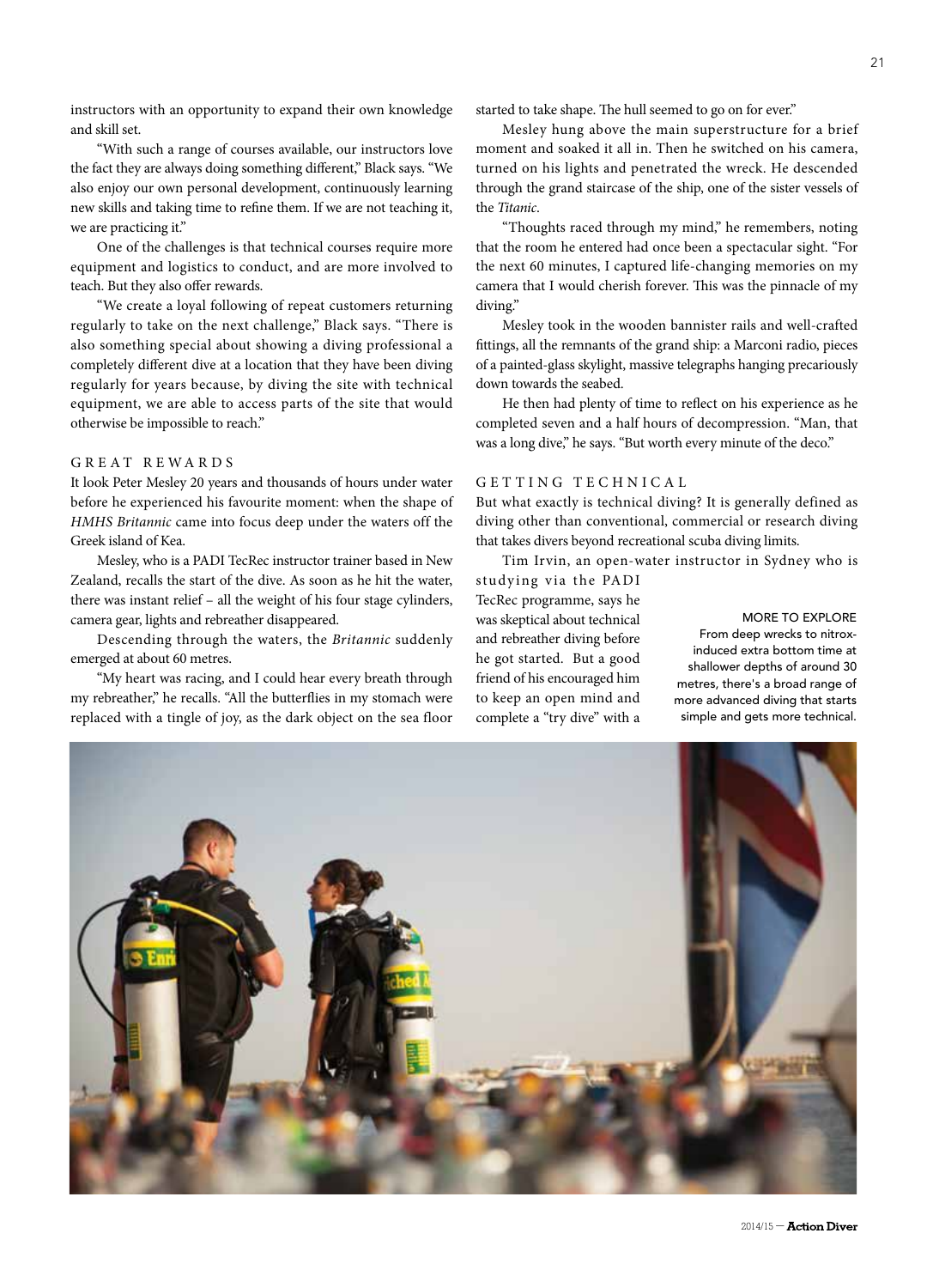

# The Simplest Step

One of the simplest ways for divers to take their underwater adventures to the next level is to get certified for enriched-air or "nitrox" diving.

Nitrox has plenty of benefits. Regardless of what you love to do underwater, enriched-air nitrox gives you more dive time. One of the reasons that diving on nitrox is so popular is that it's useful for almost all your dives. By reducing the amount of nitrogen that enters your bloodstream, enriched air also reduces your decompression stress and can reduce your surface interval between dives.

There are a few activities that particularly benefit from enriched-air diving. Nitrox is especially useful for divers who want to follow a profile of diving below 18 metres, particularly for dives at around 25 to 30 metres. It's also very useful for digital photography and drysuit diving. Nitrox helps offset the short no-stop times you have on deeper dives so you get to see more. It also lets you take advantage of your digital camera's capabilities and highlights the benefits of the superior insulation you get from your drysuit.

Contrary to popular belief, nitrox doesn't let you conduct very deep dives. Oxygen become toxic at greater pressures. As a result, it's important to learn about oxygen-toxicity limitations.

PADI's Enriched Air Diver course explains the benefits and the restrictions of diving with nitrox. It is in fact the most popular of the 30 or so speciality courses that the divecertification company offers.

closed-circuit rebreather.

"I couldn't stop smiling," Irvin recalls of the dive. "I was mesmerized by the way the unit was bubble-less, silent and able to maintain depth for a long period of time. Within moments I

## easy does it

With more and more divers going beyond basic certification, the main dive-certification organizations have made a conscious decision to expand their offering into recreational tech.

was surrounded by pelagic fish and gliding along with species that would normally be scared away by the noise of open circuit."

He enrolled in a rebreather course right away, and has since dived the wrecks of Truk Lagoon as well as many other dive sites across Asia. "Yes, the course is challenging and the theory in the required materials is extensive," he says. "But the rewards will leave you with experiences you will never forget."

The motives for taking technical training range from a desire to improve your capabilities to survive in more challenging environments, a quest for a challenge, or the lure of a specific dive site that is currently out of range such as a deep wreck or unique marine species on a deep reef.

What's common to all of these motivations is an understanding that discipline, focus and practice are vital if you are to expand the depth, time or geography of a dive. The mental and physical discipline helps manage risk. Experience allows tech divers to complete challenging dives safely.

# C ourse Pro g ressio n

PADI began offering courses for TecRec instructors and trainers in 2001. Closed-circuit rebreathers have now been added to the stable of training.

The following is the main progression of courses for tech divers under the PADI system.

**Tec 40:** This is the entry point for technical diving. The Tec 40 diver is qualified to make decompression dives with not more